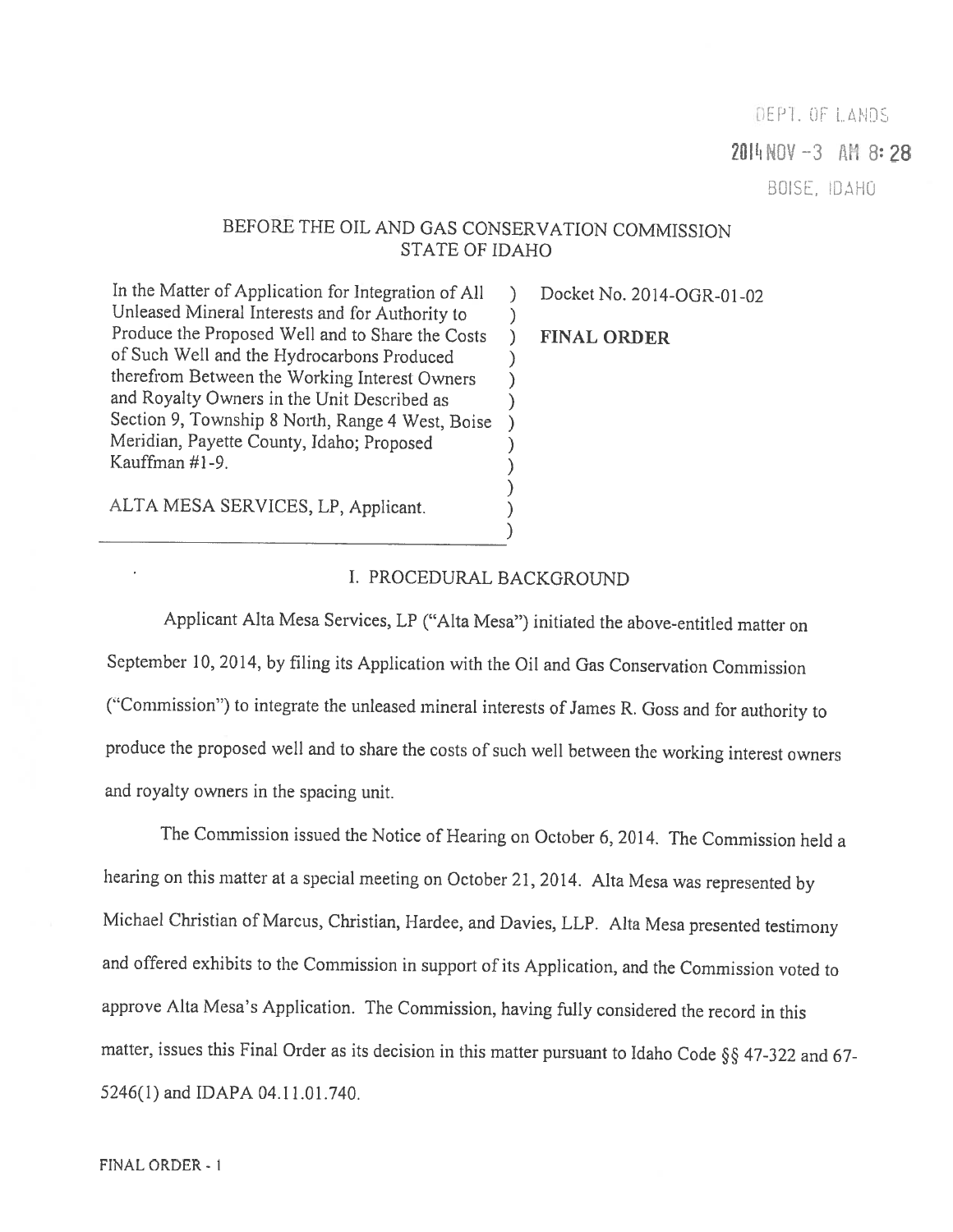#### II. FINDINGS OF FACT

1. Alta Mesa proposes integrating Mr. Goss' mineral interests in the spacing unit described as Section 9, Township <sup>8</sup> North, Range <sup>4</sup> West, Boise Meridian, Payette County, Idaho ("Spacing Unit"). The proposed unit contains approximately 640 acres. (Application, p. 1.)<sup>1</sup>

2. Alta Mesa proposes drilling the Kaufrnann #1-9 well in the Northwest Quarter of Section 9, Township 8 North, Range 4 West, B.M. The well was administratively approved as an exceptional well location. (Application, pp.1-2.)

3, Aha Mesa seeks to be the operator of the well in the Spacing Unit. (Application, p. 2.)

4. Alta Mesa owns oil and gas leases and agreements with other working interest owners in the Spacing Unit. (Application, p. 2.)

5. Ruth Maule Murphy is the owner of record of minerals in the Spacing Unit. Mr. Goss is the remaining unleased heir of Ms. Murphy. (Hearing Testimony; Application, Ex. B.)

6. Mr. Goss' mineral interests comprise approximately 0.83 acres (approximately 4% of <sup>20</sup> acres) in the Spacing Unit. (Hearing Testimony; Application, Exs. <sup>B</sup> and E.)

7. David Pepper, Idaho Land Supervisor for Alta Mesa, requested that Butch Clancy, <sup>a</sup> contract landman, attempt to locate Mr. Goss. Mr. Clancy summarized his findings in a resume of efforts submitted with Alta Mesa's Application. Mr. Clancy obtained the contact information for Mr. Goss and other heirs on June 2, 2014. Mr. Clancy mailed <sup>a</sup> lease to all the Murphy heirs on June 20, 2014. On August 4, 2014, Mr. Goss called Mr. Clancy and said he would sign the lease and mail it to Mr. Clancy. On August 22, 2014, Mr. Clancy attempted to locate Mr. Goss in Spokane, Washington. In Spokane, Mr. Clancy spoke to Mr. Goss' mother and sister, but he was not able to locate Mr. Goss.

<sup>&</sup>lt;sup>1</sup> The pages of the Alta Mesa's Application are unnumbered, but the Application pages will be referenced in the Final Order as if they are numbered.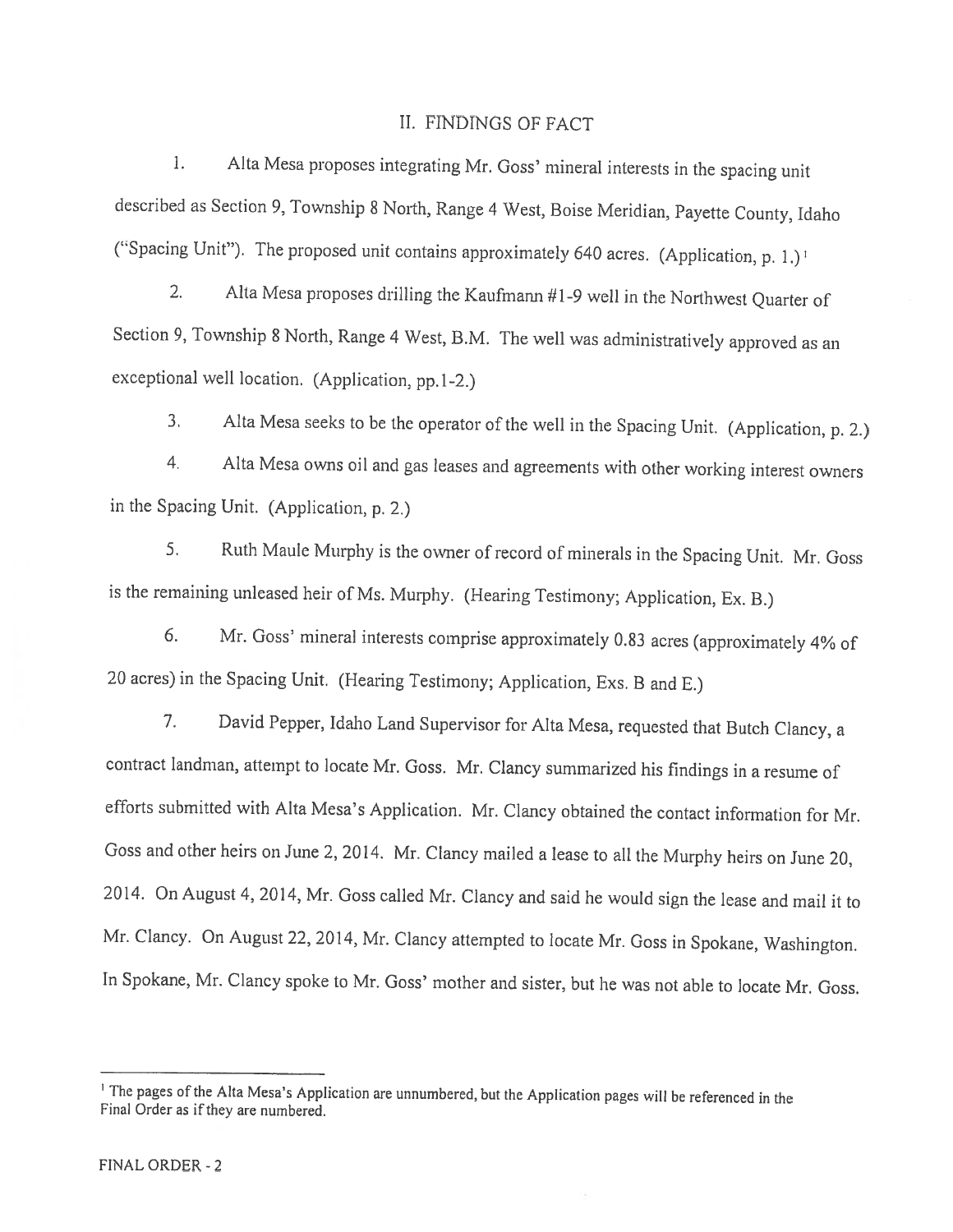On August 28, 2014, Mr. Goss called Mr. Clancy, and Mr. Goss requested that further contact go through him and that Mr. Clancy not contact his mother or sister. (Application, Ex. B.)

8. On September 15, 2014, David Goss informed Alta Mesa's attorney that he was representing Mr. Goss and that all communication regarding Mr. Goss' mineral interest should go through him. Alta Mesa's attorney provided a copy of the application materials to David Goss via email. (Ex. A.)

9. Prior to the hearing, Mr. Goss asked David Goss to no longer represent him. (Hearing Testimony.)

10. Alta Mesa mailed application materials to Mr. Goss at addresses in Spokane, WA and Anchorage, AK. The letter sent to the Spokane, WA address was accepted, but the letter sent to Anchorage, AK was returned to the sender. (Ex. B; Hearing Testimony.)

11. Alta Mesa published Notice of the Hearing in the Spokane Spokesman-Review newspaper prior to the hearing. (Ex. E; Hearing Testimony.)

12. Mr. Goss' mineral interests in the Spacing Unit are presently unleased and uncommitted. Alta Mesa requests the following three alternatives for Mr. Goss to participate in the Spacing Unit. (Ex. 1, pp. 2-3.)

a. Execute and deliver to Alta Mesa an oil and gas lease consistent with the proposed lease form provided by Alta Mesa (Ex. C), and receive compensation in the amount of a bonus of \$100.00 per acre and  $1/8^{th}$  royalty, in lieu of the right to participate in the working interest in the unit. If Mr. Goss fails to make an election within <sup>a</sup> fifteen (15) day response period, he will be deemed to have elected to lease under the same terms as if he had elected to lease his minerals.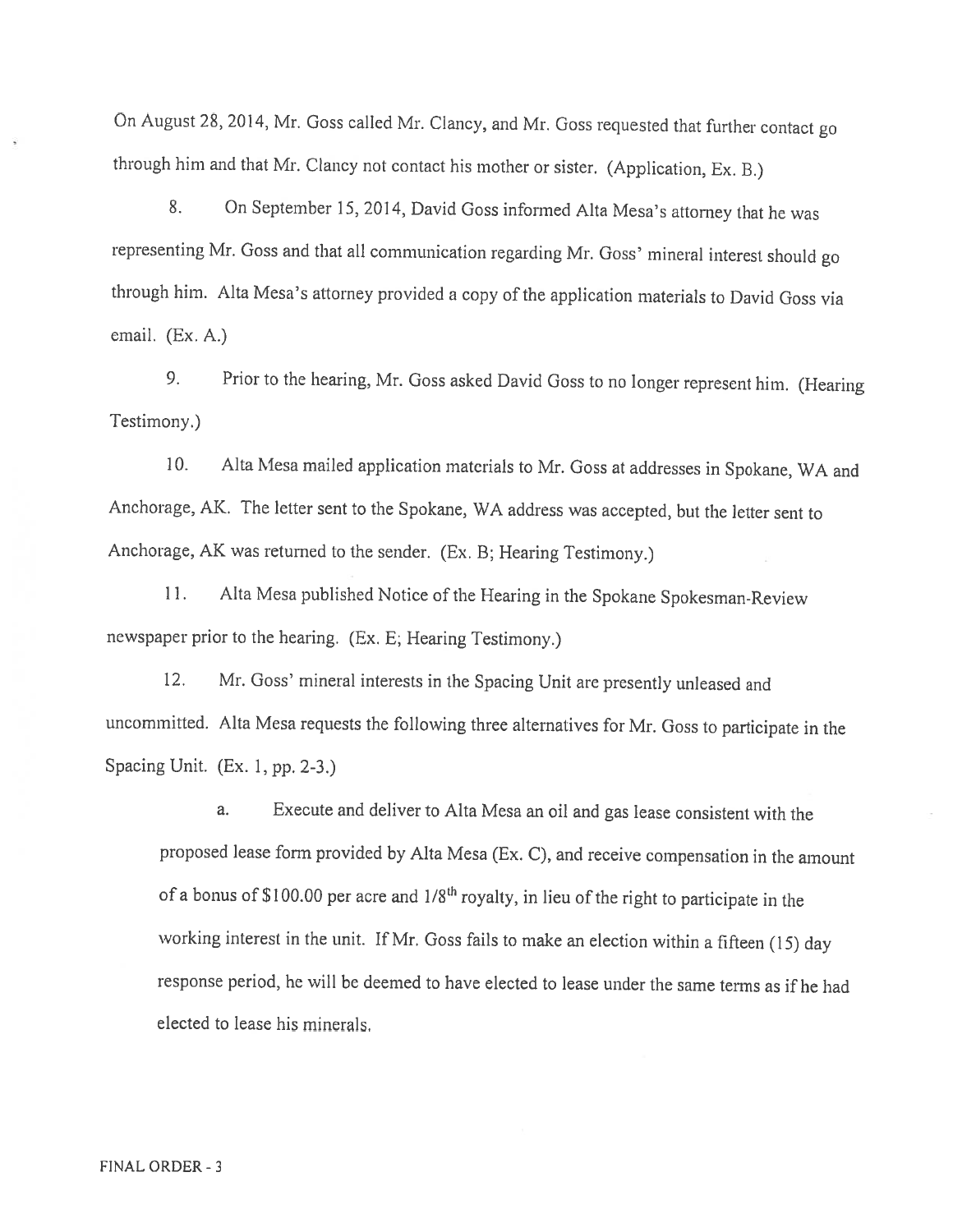b. Participate as <sup>a</sup> working interest owner in the cost of drilling, testing, and completion of the test well drilled by Alta Mesa subject to the terms of the uniform modified AAPL Operating Agreement (Application, Ex. C) and the Authorization for Expenditures  $(EX, D)$ .

c. Participate as <sup>a</sup> nonconsenting working interest owner subject to <sup>a</sup> risk factor penalty applied against Mr. Goss' interest. The risk factor penalty will be applied to the proportionate costs and expense of drilling, completing and equipping the well, which would have been born by Mr. Goss as if he had paid their proportionate costs and expenses prior to drilling the well. Alta Mesa proposes <sup>a</sup> risk factor penalty of 300% for the initial well and any subsequent wells.

## III. CONCLUSIONS Of LAW

I. The Commission has authority in this matter pursuant to the Oil and Gas Conservation Act, chapter 3, title 47, Idaho Code.

2. The Commission is authorized to consider integration applications and to issue integration orders pursuant to Idaho Code § 47-322. The Commission, "upon the application of any interested person, shall make an order integrating all tracts or interests in the spacing unit for the development and operation thereof and for the sharing of production therefrom." Idaho Code § 47- 322(a). An "integration order shall be upon terms and conditions that are just and reasonable." Id.

3. The operations of <sup>a</sup> well upon any portion of <sup>a</sup> spacing unit under an integration order "shall be deemed for all purposes the conduct of such operations upon each separately owned tract in the unit by the several owners thereof." Idaho Code § 47-322(b). The "portion of production allocated to <sup>a</sup> separately owned tract included in <sup>a</sup> spacing unit shall, when produced, be deemed, for all purposes, to have been actually produced from such tract by a well drilled thereon." Id.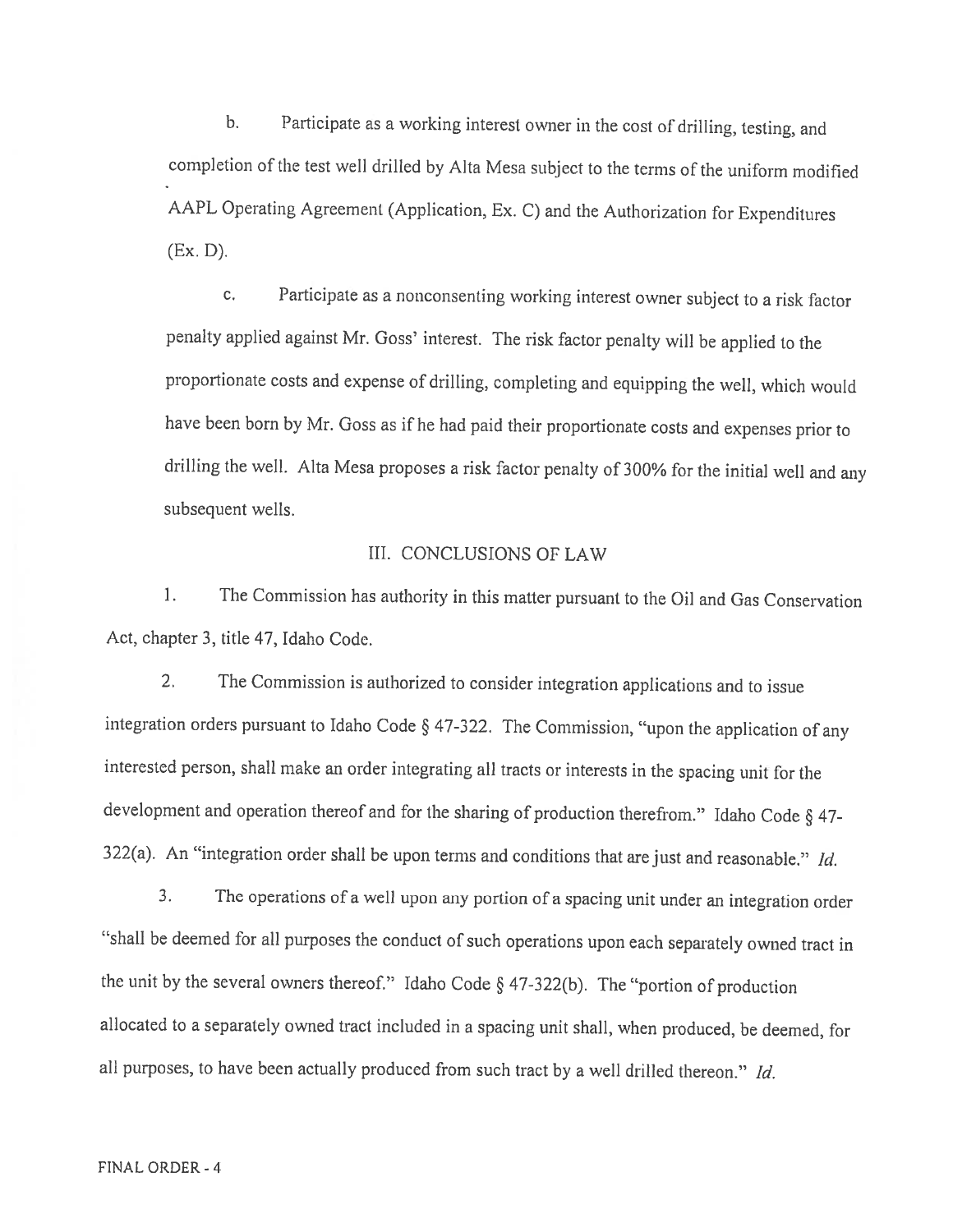4. Based on the substantial evidence in record, the Commission concludes it is appropriate to integrate the mineral interests of Mr. Goss into Spacing Unit for the development and operation of the unit pursuant to Idaho Code § 47-322.

5. The Commission designates the Kauffman #1-9 well as the authorized well in the Spacing Unit.

6. The Commission concludes the three alternatives for Mr. Goss to participate in the Spacing Unit are just and reasonable. The form lease proposed by Alta Mesa (Ex. C) contains reasonable terms to govern the relationship between AIta Mesa and Mr. Goss if he elects to lease or if he fails to make an election under this Final Order. The AAPL Operating Agreement (Application, Ex. C) and Authorization for Expenditures (Ex. D) contain just and reasonable terms to govern the relationship between Alta Mesa and Mr. Goss in the event Mr. Goss elects to participate as <sup>a</sup> working interest owner or nonconsenting working interest owner.

7. Alta Mesa requests that the Commission impose <sup>a</sup> risk factor penalty that would apply against Mr. Goss' mineral interest if he elects to participate as <sup>a</sup> nonconsenting working interest owner, but does not participate in the risk and cost of the drilling and operation of the well. The Commission has authority to establish terms and conditions for such participation under Idaho Code § 47-322(c). The Commission concludes that Alta Mesa's requested risk factor penalty of 3O0% of the costs of the well is reasonable due to the risk and costs of drilling the well. The Commission further concludes that, in the event Mr. Goss elects to participate in the Spacing Unit as <sup>a</sup> nonconsenting working interest owner, it is just and reasonable for the nonconsenting working interest owner to receive a 1/8<sup>th</sup> royalty out of his proportionate share of production until Alta Mesa has recovered its costs and the risk factor penalty out of the nonconsenting working interest owners' proportionate share of production. After that, the nonconsenting working interest owner will be

FINAL ORDER -5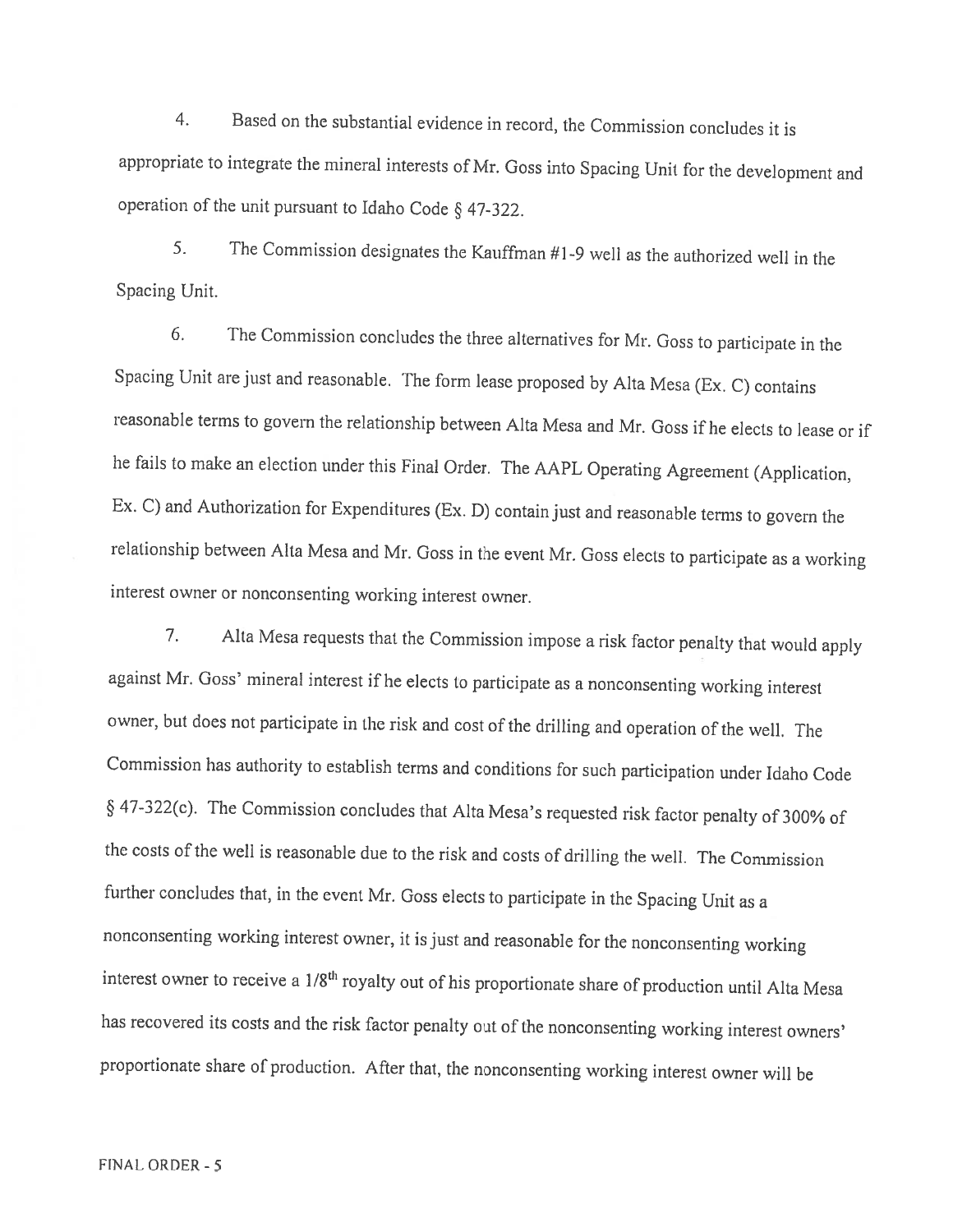liable for further costs of the well as if they had initially agreed to pay costs of drilling and operating the well.

#### IV, ORDER

Alta Mesa's Application is APPROVED as follows:

1. Mr. Goss' mineral interests in Section 9, Township <sup>2</sup> North, Range <sup>4</sup> West, B.M., Payette, County, Idaho, are integrated into the Spacing Unit.

2. Alta Mesa is designated as the operator of the well in the Spacing Unit and has authority to drill, equip, and operate the well in the Spacing Unit.

3. The alternatives for Mr. Goss to participate in the Spacing Unit are:

a. Execute and deliver to Alta Mesa an oil and gas lease consistent with the proposed lease form provided by Alta Mesa (Ex. C), and receive compensation in the amount of a bonus of \$100.00 per acre and  $1/8<sup>th</sup>$  royalty, in lieu of the right to participate in the working interest in the unit. If Mr. Goss fails to make an election within the fifteen (15) day response period set forth in this Order, he will be deemed to have elected to lease under the same terms as if he had elected to lease their minerals.

b. Participate as <sup>a</sup> working interest owner in the cost of drilling, testing, and completion of the test well drilled by Alta Mesa subject to the terms of the uniform modified AAPL Operating Agreement (Application, Ex. C) and the Authorization for Expenditures (Ex.D).

c. Participate as <sup>a</sup> nonconsenting working interest owner subject to <sup>a</sup> risk factor penalty of 300% applied against Mr. Goss' interest for the initial well and any subsequent well. The terms of the uniform modified AAPL Operating Agreement (Application, Ex. C) and the Authorization for Expenditures (Ex. D) 1-D will apply if Mr. Goss participates as <sup>a</sup>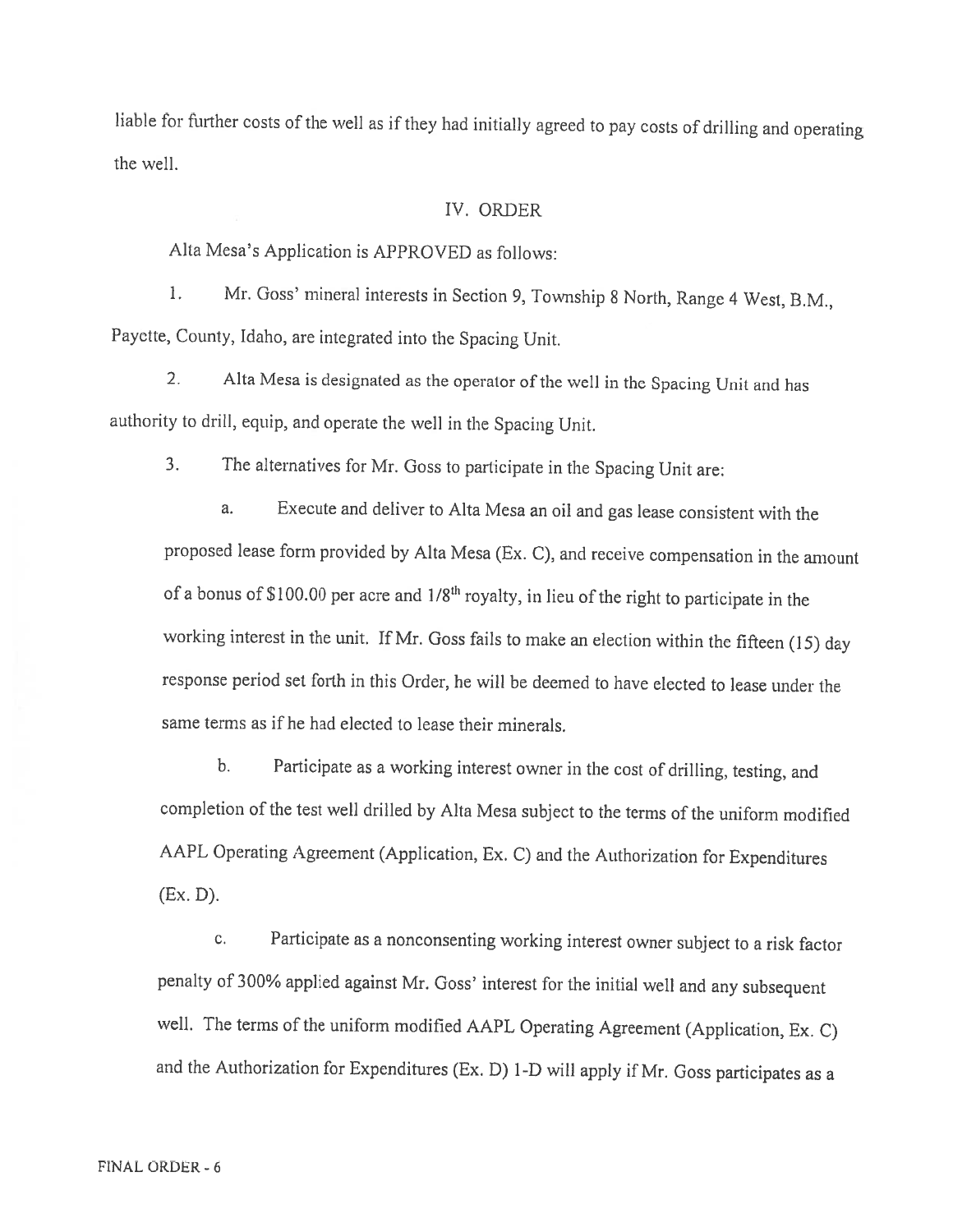nonconsenting working interest owner. The risk factor penalty will be applied to the proportionate cost and expense of drilling, completing and equipping the well, which would have been born by Mr. Goss as if he had paid his proportionate costs and expenses prior to drilling the well. Nonconsenting working interest owners will receive a royalty of 1/8<sup>th</sup> from their proportionate share of production, and will receive their full share of production only after Alta Mesa has recovered its costs and the risk factor penalty out of the nonconsenting working interest owners' share of production. After that, the nonconsenting working interest owner will be liable for further costs of the well as if he had initially agreed to pay costs of drilling and operating the well.

4. Mr. Goss will have fifteen (15) days from issuance of this final Order to make an election and communicate his election in writing to Alta Mesa.

## V. PROCEDURES FOR FINAL ORDERS

This is <sup>a</sup> final order of the Commission. Any party may file <sup>a</sup> motion for reconsideration of this final order within fourteen (14) days of the service date of this order. The Commission will dispose of the petition for reconsideration within twenty-one (21) days of its receipt, or the petition will be considered denied by operation of law. See Idaho Code § 67-5246(4).

Pursuant to Idaho Code §S 67-5270 and 67-5272 any party aggrieved by this final order or orders previously issued in this case may appeal this final order and all previously issued orders in this case to district court by filing <sup>a</sup> petition in the district court of the county in which: (1) <sup>a</sup> hearing was held, (2) the final agency action was taken, (3) the party seeking review of the order resides, or (4) the real property or personal property that was the subject of the agency action is attached.